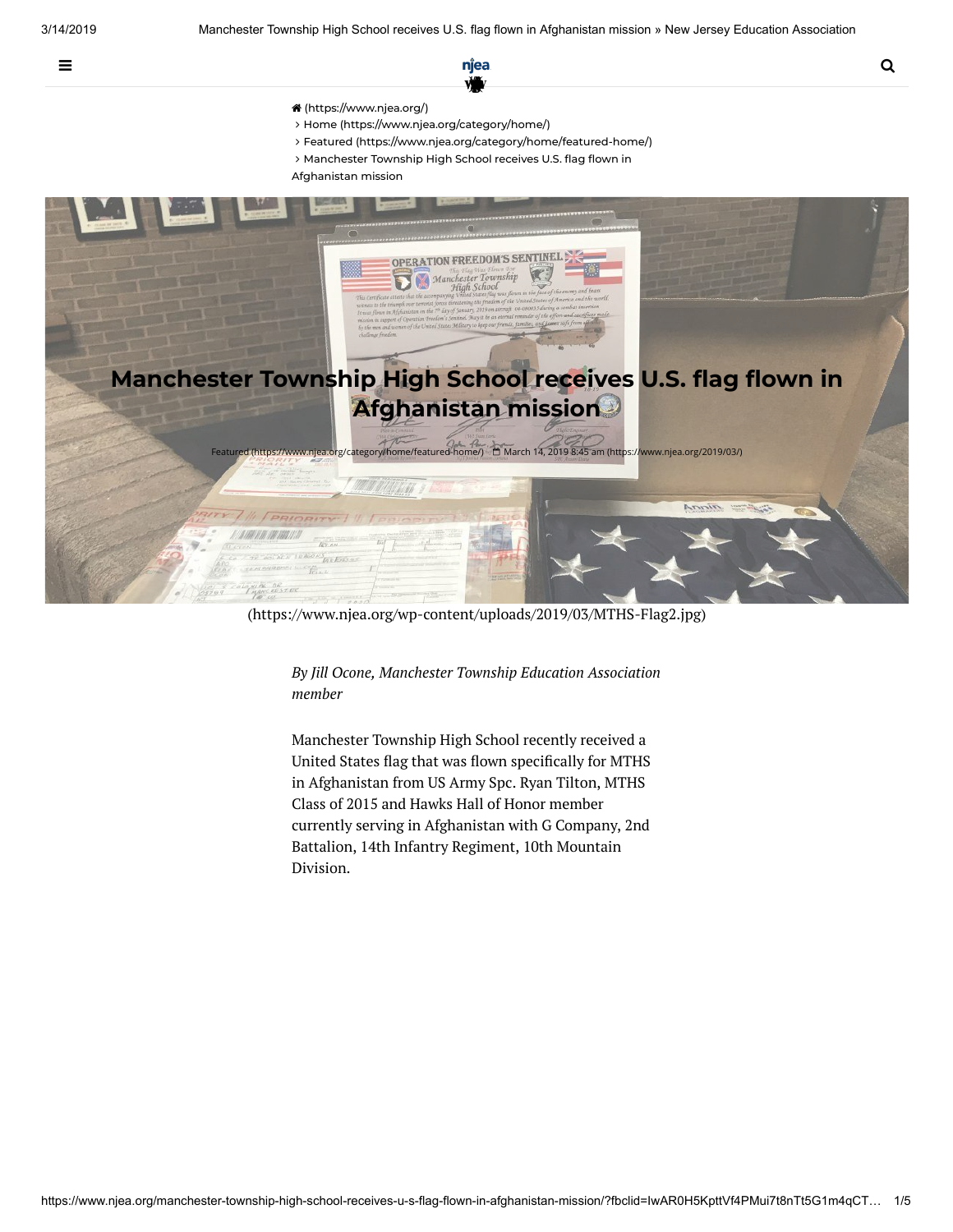

**Ryan in Kandahar Providence of Southern Afghanistan. Courtesy of Spc. Ryan Tilton**

"It's the least I could do to help honor everyone who has served," Tilton said.

The certificate reads:

*Operation Freedom's Sentinel-This Flag Was Flown for Manchester Township High School. This Certicate attests that the accompanying United States Flag was flown in the face of the enemy and bears witness to the triumph over terrorist forces threatening the freedom of the United States* of *America and the world. It was flown in Afghanistan on the 7th day of January, 2019 on aircraft 04-080035 during a combat insertion mission in support of Operation Freedom's Sentinel. May it be an eternal reminder of the effort and sacrifices made by the men and women of the United States Military to keep our friends, families, and homes safe from all who challenge freedom.*

The certificate is signed by the mission Pilot-In-Command CW4 Christopher Kerr, Pilot CW2 Juan Coria, Flight Engineers SFC Joaquin Favela and Sgt. Nicole Rezentes, Crew Chief Sgt. Joshua Pasion-Soriano, and Door Gunner Spc. Anson Daite.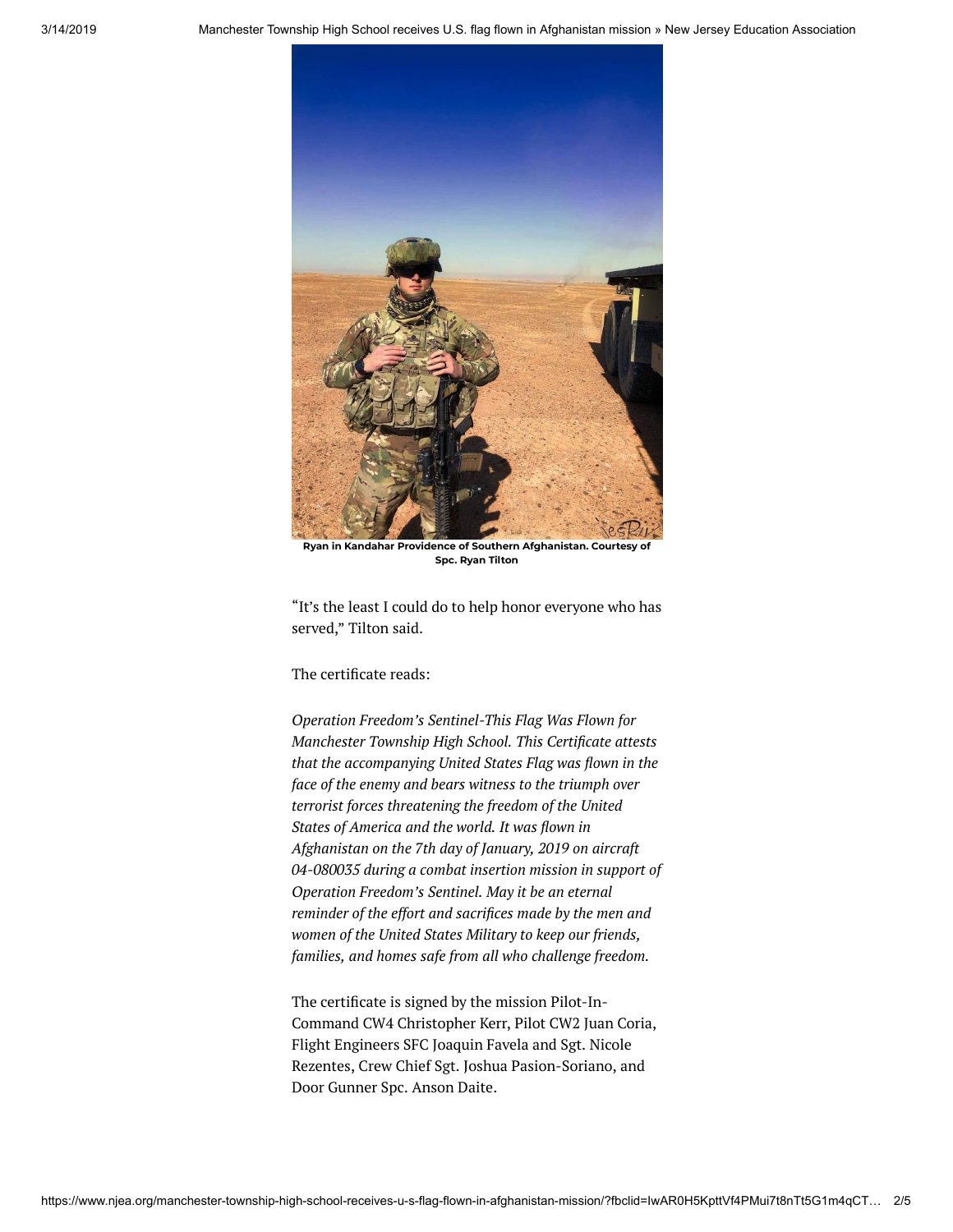

The flag and certificate will be framed and displayed inside the high school at the Hawks Hall of Honor, which recognizes graduates who served, or are currently serving, in the armed forces. Over 80 Hawk alumni have been added to the Hawks Hall of Honor since its inception in 2015, including Tilton and his father, David (Class of 1979, United States Army), who share the distinction of being the only father-son honoree combination to date.

Tilton and fellow soldiers assigned to the 10th Mountain Division are attached to the 101st Resolute Support Sustainment Brigade and impact the livelihood of every deployed unit on Kandahar as well as countless organizations throughout the Combined Joint Operations Area-Afghanistan on a daily basis.

"I've never heard about air assault operations until we were deployed," he said. "For someone who isn't air assault qualified it's so fulfilling to be able to do this work; we sling equipment to people in the Army, Marines and Afghan counterparts which is a good feeling."

The addition of the U.S. flag to the Hawks Hall of Honor will serve as a visual reminder for all past, current, and future students and staff of the sacrifices made by those who, at one time, sat in the same desks and classrooms.

Learn more [\(https://www.army.mil/article/217390\)](https://www.army.mil/article/217390) about Tilton's mission.

**58** SHARES  **(https://www.facebook.com/sharer/sharer.php?u=https://www.njea.o** a **Facebook**township-high-school-receives-u-s-flag-flown-in-afghanistanmission/&t=Manchester+Township+High+School+receives+U.S.+flag+flown+in+Afgha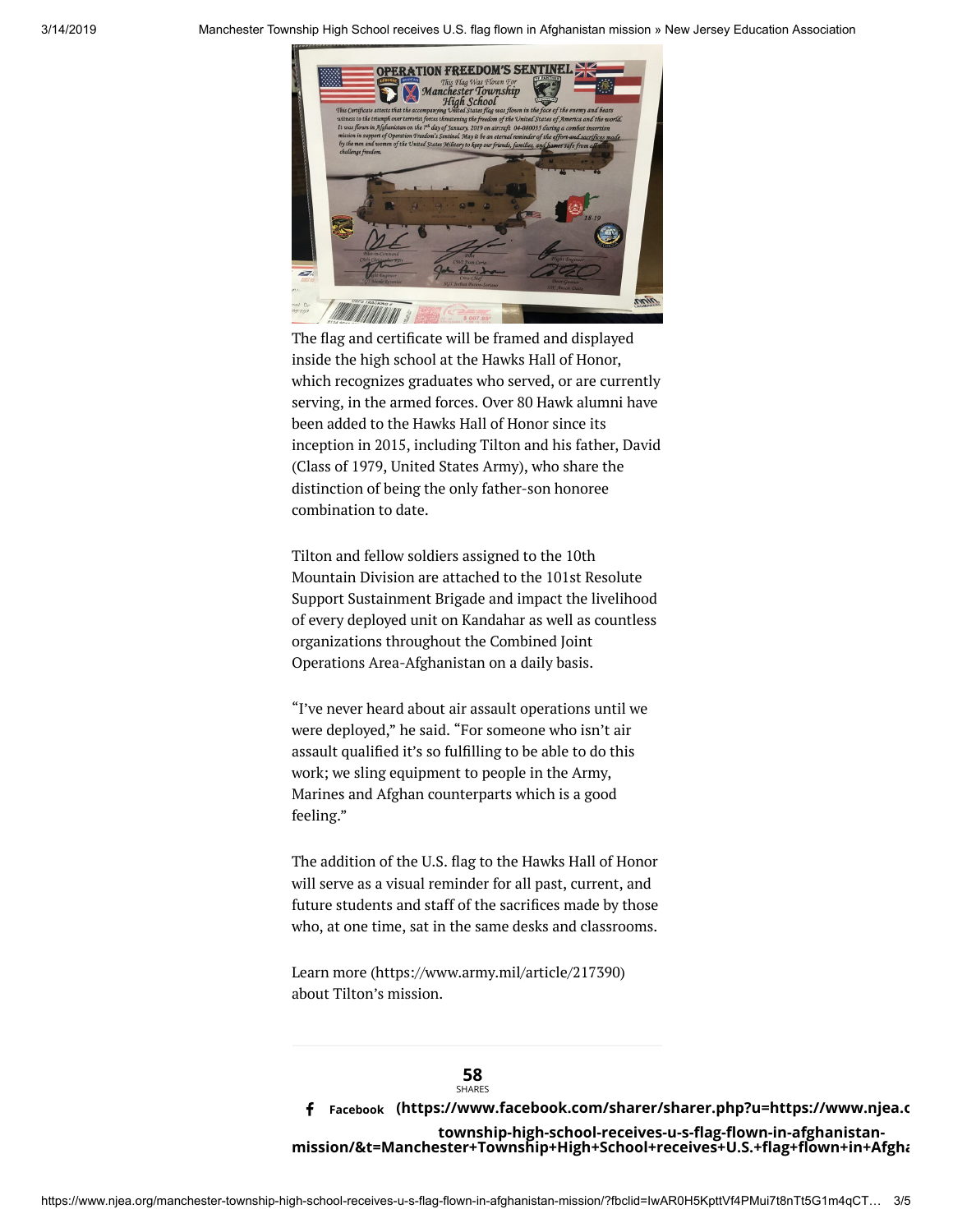## **d** Twitter

G+ Google+ (https://plus.google.com/share?

#### **[url=https://www.njea.org/manchester-township](https://plus.google.com/share?url=https://www.njea.org/manchester-township-high-school-receives-u-s-flag-flown-in-afghanistan-mission/)**high-school-receives-u-s-flag-flown-in**afghanistan-mission/)**

**e** Print **v Email** 



PREVIO **Red F Cherr (https [for-ed](https://www.njea.org/red-for-ed-ignites-in-cherry-hill-ea/)**

**for-ed-ignites-in-cherryhill-ea**

**[\(https://www.njea.org/red-](https://www.njea.org/red-for-ed-ignites-in-cherry-hill-ea/)**

**hill-ea/)**

### **Related Articles**

[\(https://www.njea.org/red](https://www.njea.org/red-for-ed-ignites-in-cherry-hill-ea/) -for-ed-ignites-in-cherryhill-ea/)

Red For Ed ignites in Cherry Hill EA [\(https://www.njea.org/red-for](https://www.njea.org/red-for-ed-ignites-in-cherry-hill-ea/)ed-ignites-in-cherry-hill-ea/)

#### 3 days ago

In recent months, NJEA members all over the state have been participating in the Red for Ed campaign, an...

[\(https://www.njea.org/nje](https://www.njea.org/njea-member-receives-community-service-award/) a-member-receivescommunity-serviceaward/)

NJEA member receives community service award (https://www.njea.org/njea- member-receives[community-service-award/\)](https://www.njea.org/njea-member-receives-community-service-award/)

3 days ago

An event organized by Senator Menendez both to celebrate Black History and honor New Jersey's community...

# [\(https://www.njea.org/car](https://www.njea.org/caring-for-students-and-staff-in-hamilton-township/)